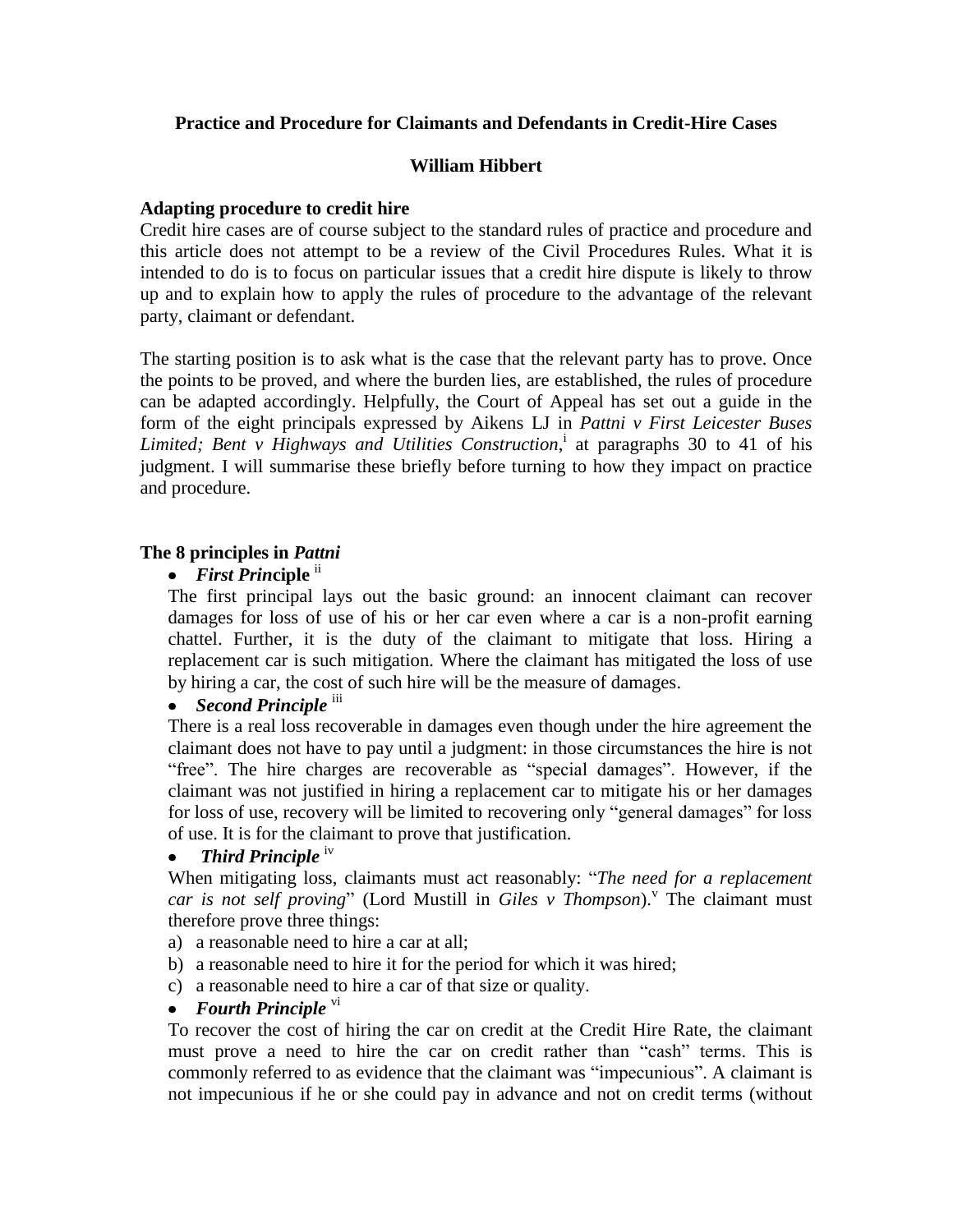having to make unreasonable sacrifices)<sup>vii</sup>. If not impecunious, the claimant can only recover the "Basic Hire Rate", the rate formerly known as the Spot Rate.

# **•** Fifth Principle viii

If the claimant cannot show impecuniosity, only the Basic Hire Rate ("BHR") can be recovered. The BHR is usually less than the Credit hire rate ("CHR"), as the CHR usually covers additional services, but it is for the defendant to prove that there is a difference between the CHR and the BHR, so as to establish that the damages to be awarded to someone who could afford to pay upfront are to be reduced to the BHR. The defendant must do this by evidence.

# *Sixth Principle* ix

If the claimant can prove that it was reasonable to hire a car, the car hired was of a reasonable size and type, and that he or she was impecunious, the claimant can recover the whole of the credit hire as special damages (and this will be so even though the CHR includes additional benefits or if the CHR was at the top end of local credit hire rates).

# • Seventh Principle<sup>x</sup>

Interest on deferred hire charges is not recoverable. Because the hire is on credit, the claimant has not expended the money to pay for it and is not out of pocket. In so far as interest on the hire charges is provided for separately in the credit-hire agreement, it is not recoverable as interest is not part of the damages for loss of use – it is the price for deferring payment, which is an additional benefit to be stripped out. However, it can be noted that if there is no separate provision of interest and the hire company has simply increased the CHR to cover its costs of deferred receipt, **t**here is no stripping out exercise: an impecunious claimant can recover the CHR (see principle 6 above) and one who is not will only recover the BHR to the extent that the defendant establishes that by evidence (see principle 8 below)

#### *Eighth Principle* x<sup>i</sup>  $\bullet$

The BHR, i.e. a rate stripped of additional services and the benefits of credit, has to be proved by the defendant by direct evidence of local basic hire rates. The defendant cannot do it by attempting to break down the CHR into its constituent parts or by applying a "reasonable discount" to CHR. The evidence of local BHR rates can either be taken from the claimant's hire company's own basic hire rates for the car or the basic hire rates charged by other car hirers in the area for the type of car. However, a claimant only has to act reasonably: what is reasonable depends on the circumstances, but it means that a claimant can recover even if the hire charge is at the top end of the hire rates (see *Burdis v Livsey*).<sup>xii</sup>

On this last point, as shown by the judgment of Aikens LJ in the appeal of *Bent* (conjoined with the appeal of *Pattni)*, evidence of the BHR need not relate to the exact car hired and the exact time of the hiring. Further, if the claimant has hired at a cost at the top end of credit hire rates, then the equivalent BHR should also be taken from the top end of BHR rates, provided that the claimant acted reasonably.<sup>xiii</sup> Moreover, the exercise for the defendant is a fact–specific matter, and if a defendant cannot establish on the balance of probabilities that there is a difference between the CHR and a particular BHR, the defendant will have failed to discharge the burden of proof and the claimant will recover the CHR.<sup>xiv</sup>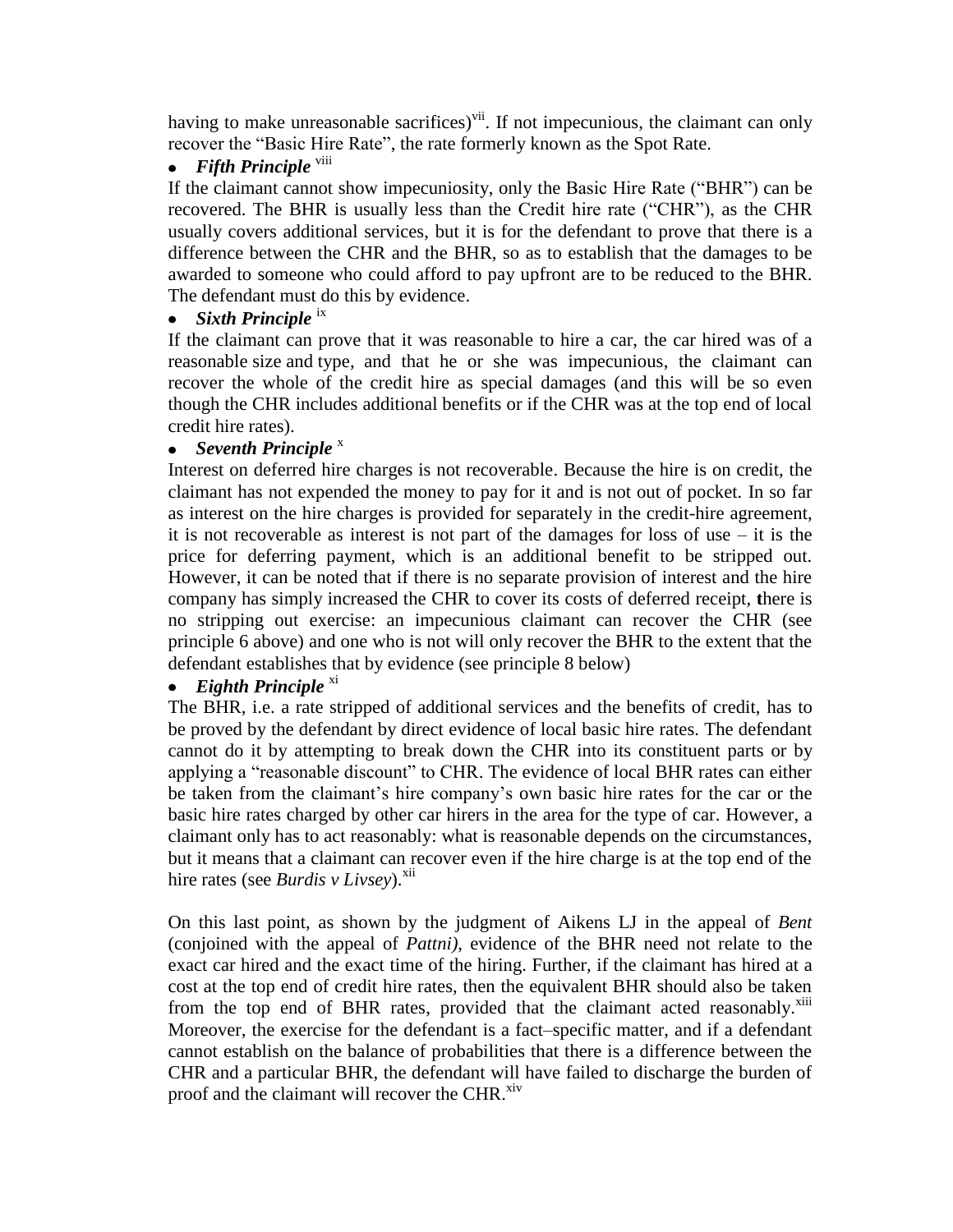With those principles in mind, the structure of what each party to the action has to establish becomes clear, and the CPRs can be applied accordingly.

## **Pre-action procedure**

Where there has been a personal injury as a result of the accident, the pre-action protocol for personal injury will apply. In that case, as well as any hospital details, the points to be included in the Letter of Claim include details of the claimant's insurers and such information as is sufficient to allow the defendant's insurers to put a broad value on the risk. Until and unless there is a response disputing liability (which can take up to 3 months), there should be no further investigation on liability until a response disputing liability. Once there is a response to the Letter of Claim, a schedule of special damages and supporting documents should be sent as soon as practicable.

## **Allocation**

The next issue is to which track the claim should be allocated under CPR 36, the small claim track or fast-track? The claim will be a fast-track case if the claim is for £5,000 or more, there is a claim for damages for personal injury cases where general damages exceed £1000, if experts are required or if the case involves complex issues. As far as the average credit-hire claim is concerned not involving personal injury, the claim is likely to be less than £5,000; it is unlikely that expert evidence is necessary (see below under expert evidence) and recent cases have largely resolved any complex credit-hire issues; so the small-claim track will be appropriate.

With a small claim, there is limited recovery of costs, with an entitlement only to court fees, witness attendance expenses and a small fixed sum for solicitor's costs. If unusually permission for an expert is given, there are restrictions for recovery of an expert's fees. Extracting accurate information from a claimant is more difficult. There is no formal disclosure procedure, although copies do have to be provided and the court may have its own standard directions as to documents to be disclosed in credit hire cases (for example if impecuniosity is in issue), and the provisions for Requests for Further Information under CPR 18 do not apply. $x<sup>v</sup>$ 

### **Disclosure**

Standard disclosure under CPR 31 requires disclosure of the documents on which a party relies and of documents which adversely affect its own case or support the other party's case (as well as any documents required to be disclosed by a relevant practice direction). As noted above, the local court may have its own standard direction as to disclosure in credit-hire cases. Disclosure is a duty that continues throughout proceedings, so that if circumstances change, or documents emerge, such new documents must be disclosed.

"Documents" includes anything in which information is recorded. It can therefore include on-line material such as bank statements or credit reports. Not all documents need to be disclosed however. The party need only make a reasonable search. What must be disclosed depends in part on the ease of retrieval and the nature and complexity of the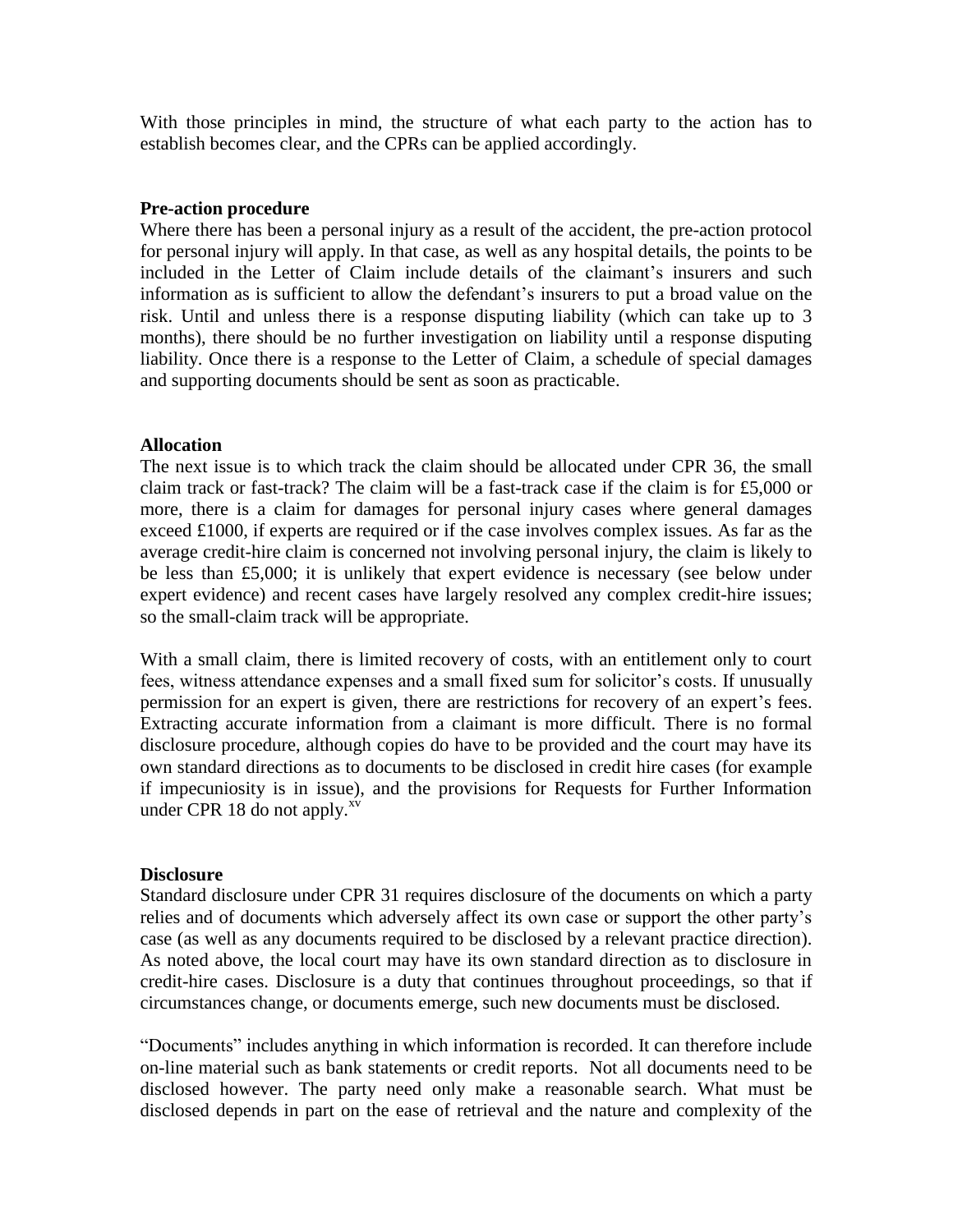proceedings. The documents are also limited to documents in a party's control. This does not include documents in the hire company's control. Where there are multiple copies of the same document, further copies of the same document need only be disclosed if materially marked. Privileged documents are not disclosable unless privilege is waived. Privilege is not waived simply by referring to a document (for example to the fact that an advice has been received from counsel) but it can be waived where a party relies on the contents of a document that would otherwise be privileged (for example by saying counsel has advised the claim should succeed).

Parties may also see documents mentioned in a statement of case, a witness statement and an expert's report and references to statements of case include Further Information, even if given voluntarily. However, for the rule to apply there must be a specific mention of the document.

Disclosure is likely to be a greater burden for the claimant than the defendant in a credithire case. Perhaps most importantly the claimant should disclose the hire contract (with signature). He should also disclose any documents showing a need (or lack of it) for a car in the first place, and in particular a need for a car of the type and size actually hired. There should be disclosure of any documents showing the period for which hire was necessary. Any documents showing the steps taken to arrange hire will need to be disclosed to show that the claimant acted (or failed to act) reasonably in the hire (other competing quotes for example). Most importantly, there must be disclosure of any relevant financial documentation going to whether the claimant is "impecunious". Documentation as to whether the claimant has a credit card (with available credit), for example, is important, as it has been suggested by Lord Hope in *Lagden v O'Connorxvi* as one test of impecuniosity (although in *Pattni* it was said not to be determinative)

What if when on review of the case by the claimant's advisor it appears that the claimant may fail to show a need to hire a car? In such a case, the damaging documentation must be disclosed. Such situations are not uncommon, from the claimant who is in hospital because of the accident for longer than his vehicle was off the road to the claimant who has decided to go abroad for a holiday without a car.

Equally, any documentary evidence supporting the level of general damages which may be awarded should be disclosed. In *Beechwood Birmingham Ltd v Hoyer Group UK*  Ltd,<sup>xvii</sup> the claimant owner of the damaged car was a company with fleet cars. The Court of Appeal recognised that for individuals the award of general damages will be assessed on the basis of compensation for the lack of advantage and inconvenience caused by not having the use of a car ready at hand and at all hours for personal and/or family use. It follows that if there are documents showing the usage of the car, they should be disclosed. For companies/ business vehicles, however, the position was different.

"*The position was that over the period reasonably allowed for repairs the claimant was deprived of deployment and use in the course of its business of one of its Audi A6 vehicles with the result that the capital value of such a vehicle was neutered/in fructuous over that period, thus meriting not an award of the costs of outside hire but an award of interest at an appropriate rate upon the capital value involved over the*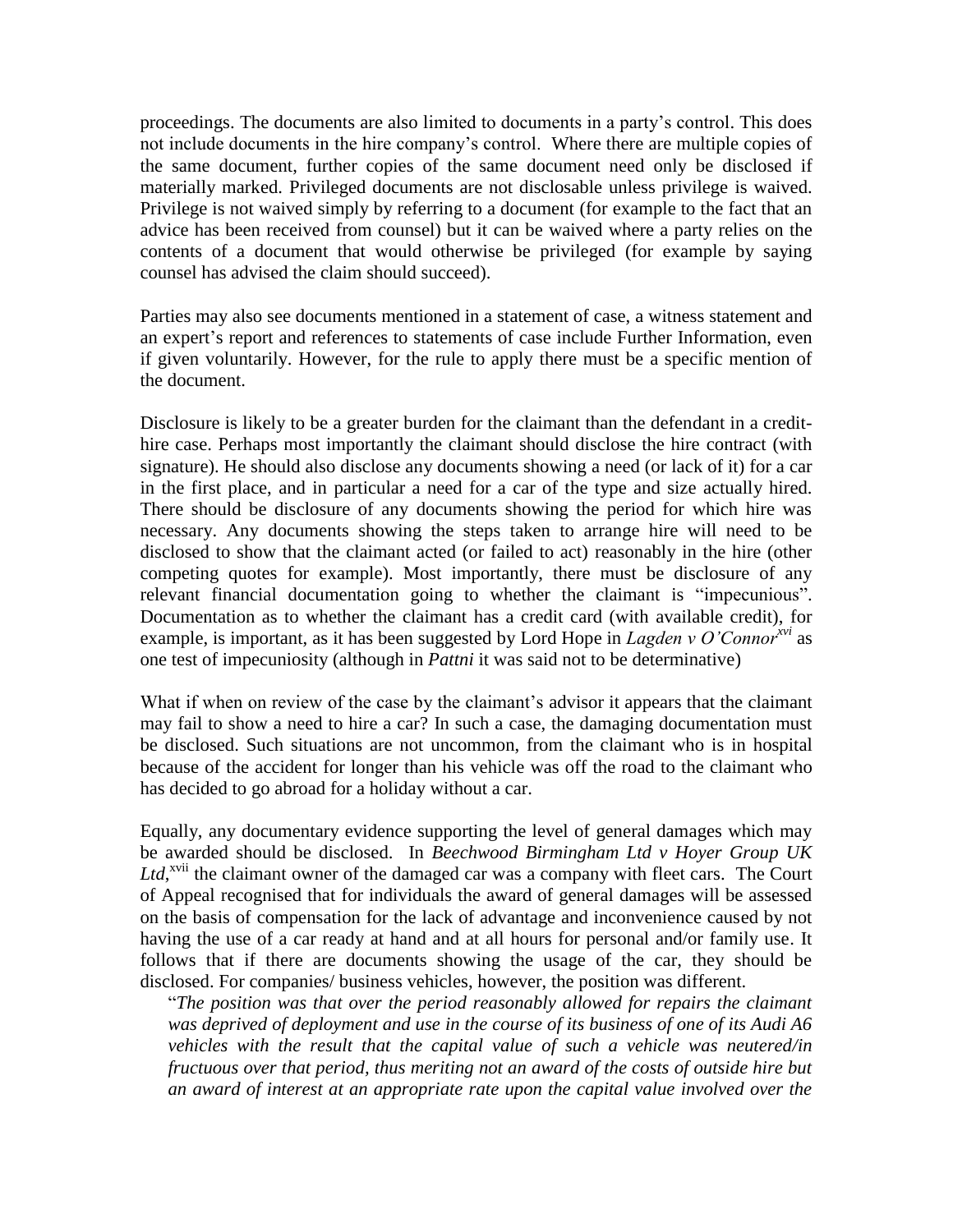*period together with a modest, if not minimal, sum in respect of depreciation over the period allowed for repairs."* 

However, the Judge in that case was unable to make any such award because the relevant figures were not before him.

The defendant's position is different. In order to establish a difference between the BHR and the CHR, the defendant will require evidence of basic hire rates available at the time and from the local area. These are likely to be in documentary form and therefore disclosable.

Bearing in mind the fact that, as *Pattni* shows, the burden of proving impecuniosity lies on the claimant, where disclosure by the claimant on this issue is inadequate there is little benefit for the defendant of seeking specific disclosure to fill the gaps, unless the claimant claims impecuniosity and there are real grounds for suspecting there are concealed assets.

# **Expert evidence/Rates evidence**

The difference between calling a witness of fact and a witness of opinion, or expert, is that permission is needed for expert evidence. Expert witness can be paid a fee. However, evidence of competing hire rates, even where the evidence is given by a professional witness with access to historical records, is not expert evidence: it is evidence of fact (albeit hearsay fact), not opinion. In order to avoid any argument that such a witness is treated as an expert it is important to make sure that opinion evidence is avoided in the witness statement.

Rates evidence often takes the form of print-outs of historic records. It can be on a simpler level of internet searches by a solicitor. However, with the latter, care needs to be taken that the search is accurate – offers on the internet can appear a bargain when, on enquiry, they are in fact unavailable.

The Association of British Insurers has so called General Terms of Agreement (GTA) tables. These show rates agreed for different cars grouped by equivalent models and sizes. While the tables can be used to support challenges on the basis that the car hired is not of a similar type and size to that damaged, they should not be used to establish alternative hire rates as they are not rates available to the general public.

### **Witness statements**

It follows from the points made above that the witness statements must reflect the case the relevant party has to make. Thus the claimant's witness statement must have evidence of the hiring and the signing of the hire contract. It must explain the need for a car generally (no available alternative transport, regular use of the car etc), and specifically of that size and make and for the period of hire claimed. It should set out the steps taken to make a hiring (to show the claimant acted reasonably in mitigation, making local enquiries to obtain a reasonable rate) and it must show impecuniosity. The witness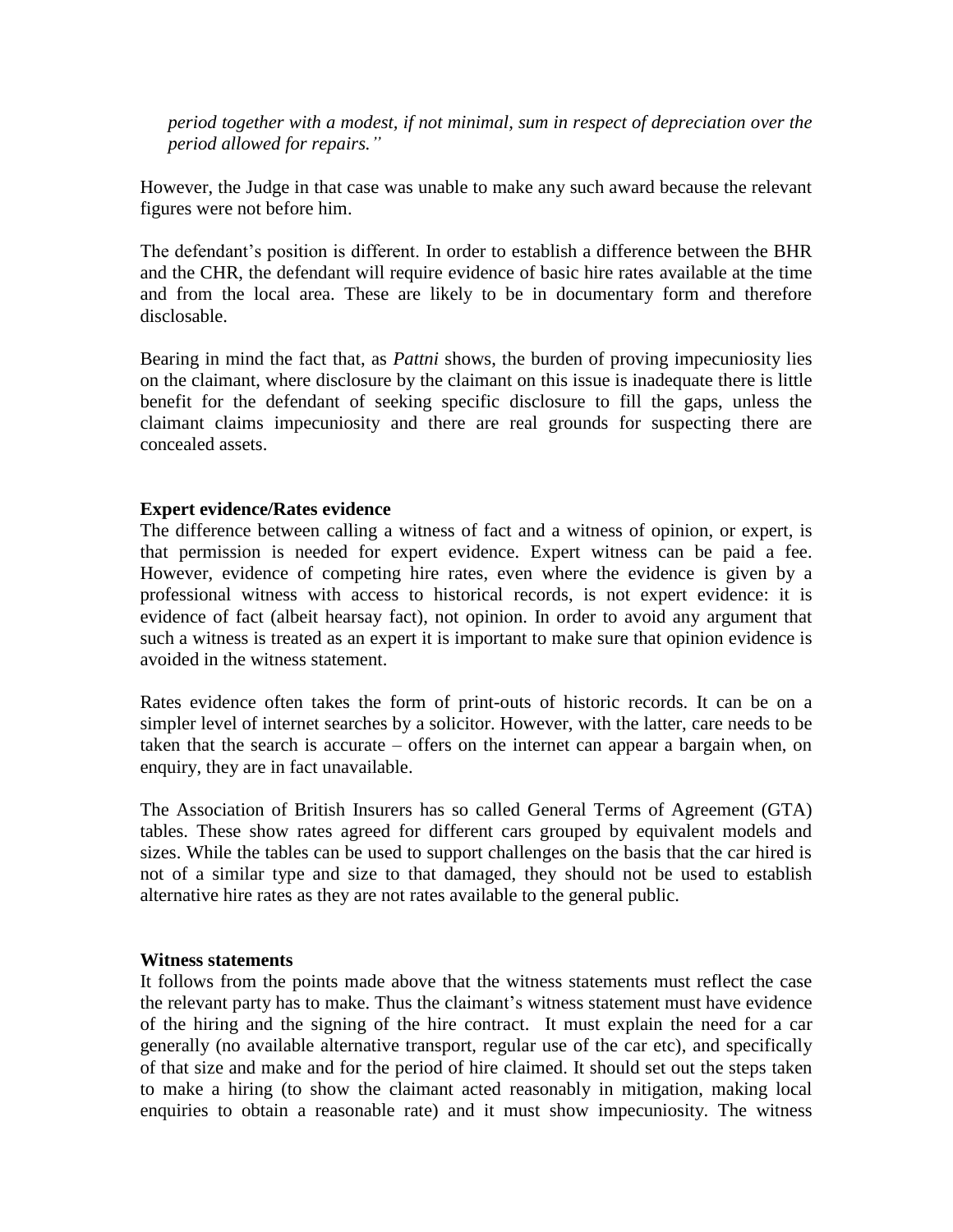statement should also provide evidence supporting any (alternative) claim for general damages. In addition to the claimant's evidence about his or her actual position, it is wise to have additional evidence showing favourable local competitor rates.

Witness statements are meant to be in the witness's own words. A generic statement, not specifically based on a witness's own words and recollection, is incorrect and can lead to the claimant being caught out at trial.

The position on the defendant's witness statement is more straightforward. The defendant's witness statement must demonstrate unfavourable hire rates (both CHR and BHR rates). If the size and type of car hired are challenged, evidence of the cost of the appropriate alternatives is required.

# **Further Information**

A request for further information under CPR 18 is a useful weapon in a defendant's armoury. A party can request clarification or additional information and this is best used by the defendant for challenging claimed impecuniosity, need or period of hire (e.g. asking about attempts or ability to borrow). A request should be made informally before any order is sought from the Court. As stated above, the Part 18 procedure is not available in small claims

# **Part 36 Offers**

Parties can offer to settle in other ways than using the CPR 36 procedure, but a claimant then loses his or her entitlement to costs on acceptance of an offer (CPR 36.10) and to payment within 14 days (CPR 36.11) and the defendant loses the entitlement to cost protection (CPR 36.14). Part 36 does not apply to small claims.

The formalities and procedure are set out in CPR 36 and the rules do not have any special application to credit hire cases, and are therefore not repeated here.

More significant is the approach to assessing the amount of probable recovery in order to determine how high to pitch any offer. Again, what each party has to prove is important. If the claimant cannot establish need, only general damages will be recovered. If the size and type of car hired cannot be justified by the claimant, only the cost of an appropriate alternative will be recovered. If the claimant cannot establish impecuniosity, only the BHR will be recovered. Separate interest will not be recovered. However, in assessing what the BHR is likely to be found to be, the defendant must remember that, as *Pattni* established, it is a fact-specific question, and if no clear BHRcan be established, the CHR will be recovered.

As to what costs are recovered, the claimant has an entitlement to costs on the standard basis on acceptance of an offer (CPR 36.10). It should be noted that Section II of CPR 45 provides that where a road traffic accident claim is settled before action with damages agreed not exceeding £10,000 and which would not have been a small claim, costs are fixed by CPR 45.9-11. Where Section II of Part 45 applies, the provisions of that Section prevail over CPR 36.10.